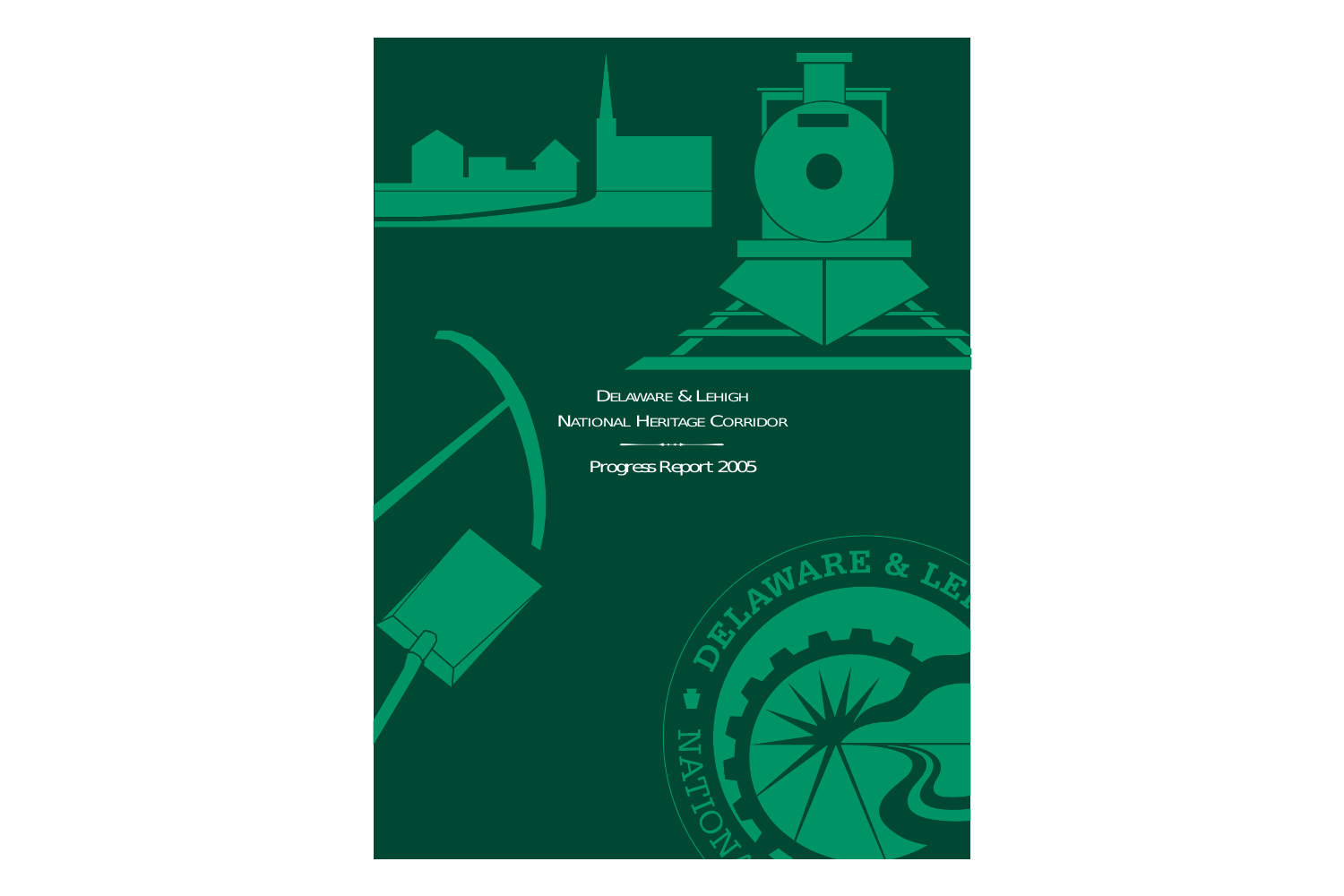

The Delaware & Lehigh National Heritage Corridor is a joint effort of private groups and interested citizens, county and municipal governments, the Commonwealth of Pennsylvania and the federal government to conserve cultural and natural resources in a five-county region of Pennsylvania that traverses the Delaware and Lehigh Canals. Since the Delaware & Lehigh National Heritage Corridor designation by Congress in 1988, it has been our mission to restore historic places, conserve green space for public use and preserve and interpret our heritage for generations to come.The mission of the Delaware & Lehigh National Heritage Corridor, Inc. simply reinforces that mission through a non-profit entity.



A partnership with











# *Letter from the Chairmen*

e remember when the call first went out to save the culturally and ecologically rich region along the e remember when the call first went out to save the culturally and ecologically rich region along the Delaware and Lehigh rivers. It began nearly two decades ago with a passionate group of Pennsylvania citizens united by a common cause.Who could have foretold that this shared dedication would lead to one of only three National and State Heritage Corridors in the country?

By building a new type of park through partnership, we have accomplished amazing feats.The Delaware and Lehigh National Heritage Corridor Commission weathered the complexities of piecing a 165-mile transportation system back together.We went through years of planning and sought funding sources and partners to keep the commission forging ahead.Together, we began to preserve the stories of the Industrial Revolution and the natural resources of a diverse landscape—the same shared mission we continue today with projects such as the restoration of Lock 11 in New Hope, the "History Meets Nature" project at Bowman's Wildflower Preserve, the Peter and Elaine Emrick Technology Center in Easton, the Lehigh Valley Greenways Initiative and the Market Towns Initiative.

Busy as we are with new projects and challenges, and a new nonprofit organization, we are mindful that our federal authorization and funding expires in two years.That's why we've asked the National Park Service's Conservation Study Institute (CSI) to evaluate our management structure and partnerships and help us make informed decisions about the future.We have also asked the PA Economy League to begin a cost and operation analysis for the future stewardship of the D&L Trails.

Interest in national heritage areas is on the rise, and the D&L is at the forefront of this exciting conservation movement, creating economic development successes.We're thrilled to be hosting delegates from around the world at the 2006 World Canals Conference in Bethlehem, Pa. next year. Read on to see how D&L partners are preserving local and national treasures all along the Corridor to tell the story of our landscape and our ancestors for generations to come.

Best regards,

Don Bernhard *Chair, Delaware & Lehigh National Heritage Corridor Commission*

William Mitchell *Chair, Delaware & Lehigh National Heritage Corridor, Inc.*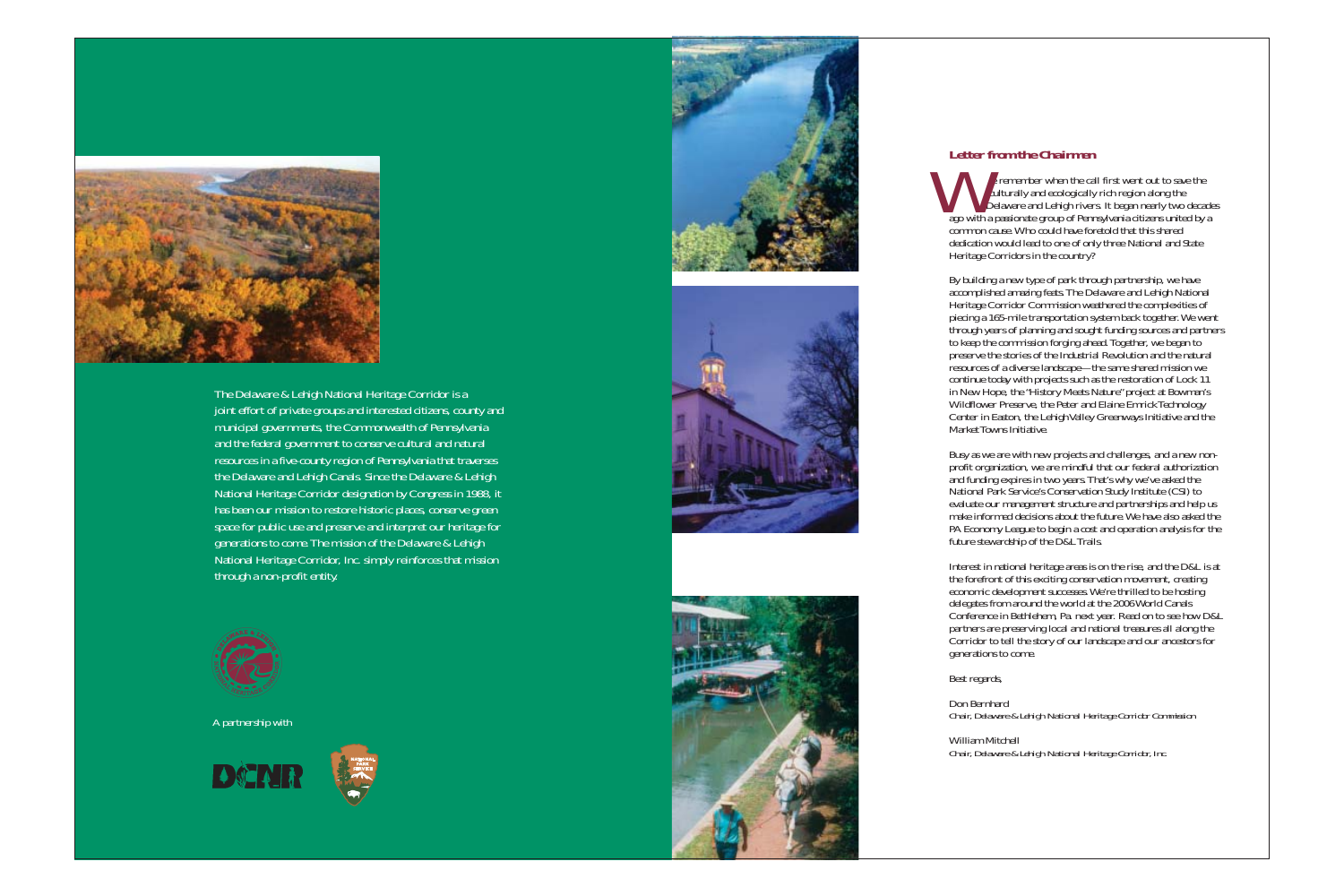# BUILDING THE CORRIDOR Partnerships and actions… sharing and caring leadership for the future.

he Conservation Study Institute (CSI) was contracted by D&L commissioners in 2005 to help us make an informed decision about the Corridor's future. CSI, <sup>a</sup> program of the National Park Service, is a partnership between academic, government and nonprofit organizations that studies trends in conservation and provides a forum to discuss current conservation issues, best practices and future directions.The Corporation of the Corporation of the Corporation of the Corporation of the Corporation of the Corporation of the Corporation of the Corporation of the Corporation of the Corporation of the Corporation of the Corporati

# *An Eye to the Future: CSI and PEL Studies*

In cooperation with the University of Vermont, CSI began the "D&L Sustainability Study," which aims to accomplish the following goals:

the Blackstone River Valley National Heritage Area in Rhode Island, which helped inform their commission's programming and future strategic direction.The D&L's study team includes the following staff from the CSI office and the NPS National Heritage Areas Washington, DC office: **Nora Mitchell**, Director, Conservation Study Institute **Suzanne Copping, Assistant Coordinator, NPS National** Heritage Areas Program *An Eve to the Future: CSI and PEL Studies*<br>
Island, which helped inform their commission's program-<br>
the Conservation Study Institute (CSI) was contracted ming and future strategic direction. The D&L's study team<br>
by D&L

- Evaluate progress made in accomplishing the purposes of the Corridor's authorizing legislations and the strategies set forth in the Corridor's Management Action Plan;
- Identify actions and work needed to protect, enhance and interpret the Corridor and its nationally significant resources;
- Analyze the National Park Service (NPS) and the Pennsylvania Heritage Park Program investments in the Corridor to determine leverage, strategic investments and impacts of investments; and
- Examine models, options, and opportunities to enhance state and local partnerships and to continue the NPS relationship.

This study follows a similar study just completed by CSI on

National Historic Site. Brenda Barrett, National Coordinator of Heritage Areas for the National Park Service, drove Mainella to Scranton from Gettysburg, detailing the natural and cultural resources of Northeast Pennsylvania. Mainella was impressed by historic sites that illustrate Lackawanna Valley's industrial and labor contributions to the building of railroads, bridges and skyscrapers during the 19th and early 20th centuries.**National Park Service Director Visits<br>
his summer, National Park Service Director Fran<br>
Mainella toured the Lackawanna Heritage Valley<br>
National Heritage Area, including the Steamtown** 

**Jackie Tuxill**, CSI Director for Partnership Programs **Daniel Laven**, CSI Doctoral Fellow at University of Vermont's Rubenstein School of Environment and Natural Resources

**Phil Huffman**, independent consultant

Each member will work closely with D&L staff to implement the study, which includes data collection and interviews to document D&L accomplishments to date, analysis of the current D&L management framework, identification of management options and preparation of a study report. Nearly 80 individual partners have already been interviewed. Project advisors and experts representing the National Park Service, DCNR, national heritage areas and academia will provide input on management options.

While the CSI conducts their study, the Pennsylvania Economy League will conduct a cost and operation analysis for the future stewardship of the D&L trails.

The Alliance of National Heritage Areas hosted an evening reception at the Scranton home of its director, John Cosgrove.While there, Mainella was able to meet representatives from nearby national heritage areas, including Allen Sachse and Elissa Marsden of the D&L.

*National Park Service Director Fran Mainella tours neighboring Lackawanna NHA. Pictured left to right: C.Allen Sachse, executive director of the D&L, Fran Mainella, Natalie Solfanelli, executive director of Lackawanna NHA, Kurt Zwikl, executive director of Schuylkill River NHA, John Cosgrove of the Alliance for National Heritage Areas and*



*Brenda Barrett of the NPS.*

#### **THENATIONALPARKSERVICE'S CONSERVATION STUDYINSTITUTE**

Since the National Park Servicestarted the Conservation Study Institute (CSI) in 1998, they have helped numerous groups stay in touch with the evolving field of conservation, develop more sophisticated partnerships and find new strategies to enhance the stewardship of our parks and communities.

*Bethlehem's early settlement in the Colonial Industrial Quarter.*



*The 1828 high lift locks on the Upper Lehigh Canal are a key feature in the northern part of Corridor.*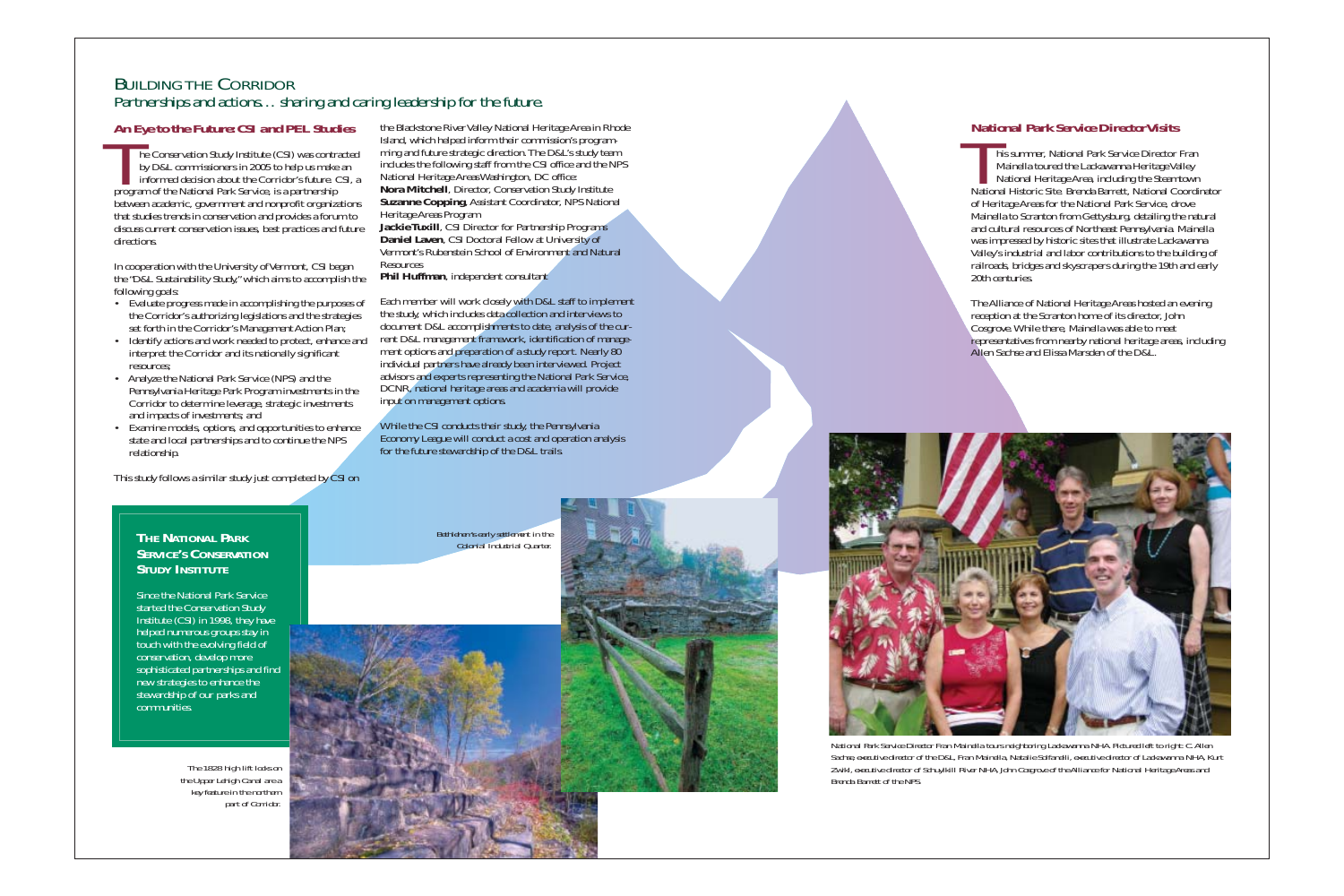#### *Completion of Lock 11 in New Hope*

ock 11 in New Hope, the first lock to operate on the Delaware Canal in more than 50 years, was dedicated on **June 17. Though the April flood prevented the** Friends of the Delaware Canal from lowering a boat into the lock for the ceremony, the restoration project was not otherwise hindered by floodwaters. State, county and local officials gathered with members of the Friends and the Historic Delaware Canal Improvement Corporation to celebrate. ock 11 in New Hope, the first lock to operate on the<br>Delaware Canal in more than 50 years, was dedicated on<br>June 17. Though the April flood prevented the<br>2005

Since the current volume of water is not sufficient to operate the lock, water is being pumped in from the river so that the mule-drawn canal boat ride can operate between Centre Bridge and New Hope. Because of the flooding, the Lock 11 drop gate is serving as a temporary dam for the watered section.

Now an exciting tourist attraction, Lock 11 serves as an endorsement for the future of the Canal, says Susan Taylor, executive director of the Friends of the Delaware Canal.

"The Canal is one of the jewels of the State Park system," said Michael DiBerardinis, secretary of the PA Department of Conservation and Natural Resources, at the ceremony. "We will improve the canal and do the repair work that is necessary."

### *Bids Awarded for Section 1 of D&L Trail*

istory and nature truly blend in Washington Crossing Historic Park, Bucks County, where a visitor can tour the historic Thompson Neely House and see native flora that was present when General Washington and his troops crossed the Delaware. But some missing links have prevented the thousands who visit New Hope each year from experiencing this treasure. External Second Second Second Second Second Second Second Second Second Second Second Second Second Second Second Second Second Second Second Second Second Second Second Second Second Second Second Second Second Second Sec

fter receiving approval from the Pennsylvania Department of Transportation in early September 2005 to bid the construction of section 1 of the D&L Trail, Lehigh County advertised for bids. This section of the trail, to be built on the former Lehigh Valley Railroad, starts in Slatington just west of the Walnutport/ Slatington Bridge and ends two miles north near Lehigh Gap. After review of the bids, the D&L National Heritage Corridor made its recommendation and sought concurrence from the Pennsylvania Department of Transportation. McTish Kunkle and Associates of Allentown will provide inspection services for the construction project, and upon receiving concurrence from PENN DOT, construction is expected to begin late winter. Early summer is the projected completion date.

*Left:A crowd gathered next to the newly restored structure in New Hope for the Lock 11 dedication ceremony.*

*Below left:Michael DiBerardinis, secretary of the PA Department of Conservation and Natural Resources,speaks at the Lock 11 dedication.*

*Below right:Jim Revie,president of the Historic Delaware CanalImprovement Corporation,introduces State Senator Joe Conti at theLock 11 dedication ceremony.*





*Wildflower Preserve.*



*Thompson Neely house at Washington Crossing*

*Bridge at Pidcock creek, Bowman's Hill Wildflower Preserve*

# NAVIGATING THE CORRIDORProviding the physical connections… canals, rivers, trails, and roads.

#### *History Meets Nature at Washington Crossing Historic Park*

"Our sites need to be connected physically through a trail, but also tied together in respect to the cultural heritage they represent," says Miles Arnott, executive director of the Bowman's Hill Wildflower Preserve.

The "History Meets Nature" project, which will link five sites through trails and signage, shows how partner organizations working together can maximize heritage tourism opportunities. Initiated by the Bowman's Hill Wildflower Preserve and funded by a DCNR Pennsylvania Heritage Parks Program grant, this project will link the Delaware Canal, the Thompson-Neely House, the Thompson-Neely Gristmill, Bowman's Hill Wildflower Preserve and Bowman's Tower through a network of upgraded trails. In this region, DCNR Heritage Parks funding is administered through the Delaware & Lehigh National Heritage Corridor.

Each site can be connected historically, from the early days of agriculture to the industrial revolution and even modern suburbia, which can be seen from the lookout tower. To tell the story through the landscape, the partnership determined that at least 11 directional, informational and interpretive signs are needed, along with a new brochure and guide map. In addition, 680 feet of improved trail will be laid on top of the existing footpath to allow visitors to travel from the Canal to Bowman's Tower without having to contend with traffic from River Road.To educate visitors, native plantings from the wildlife preserve's nearly 1,000 species of wildflowers, trees, shrubs and vines will revegetate the trail.

*Partners in the "History Meets Nature" project include Historic Washington Crossing State Park, Friends of the Delaware Canal, Bucks County Conference and Visitors Bureau and the D&L National Heritage Corridor.*

Courtesy Bowman's Hill Wildflower Preserve

"By working together," says Arnott, "we can create an overall destination.This has much stronger appeal for visitors to New Hope who can see our cultural and natural heritage just two miles down the road."



*Restored Lock #23,"Kelchner's Lock," in Walnutport*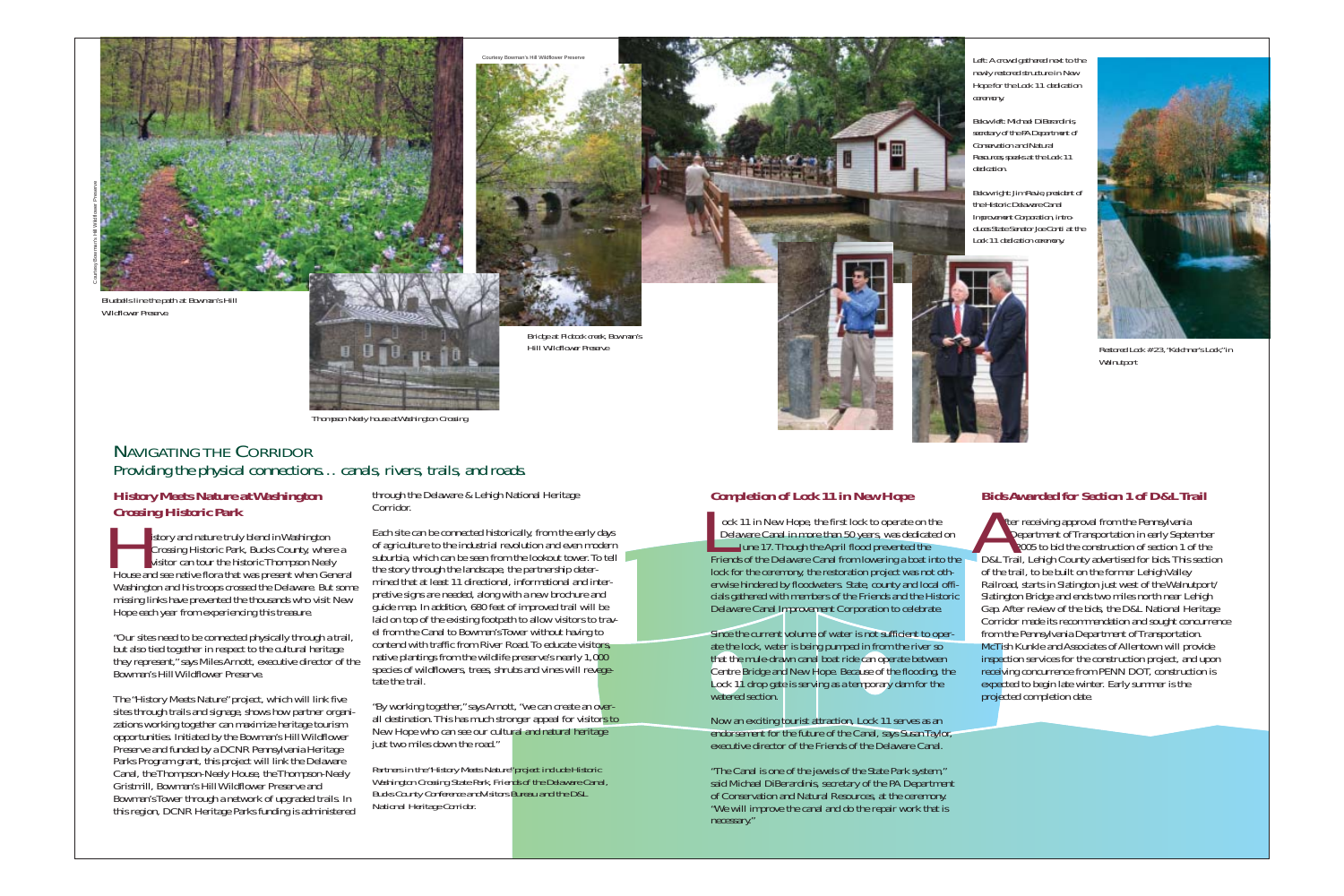# UNDERSTANDING AND ENRICHING THE CORRIDOR Sharing our stories… enhancing and developing our assets.

# *D&L Hosts World Canals Conference 2006*

he Delaware & Lehigh National Heritage Corridor, along with the National Canal Museum and other The Delaware & Lehigh National Heritage Corridor,<br>along with the National Canal Museum and other<br>partners, will host the 2006 World Canals Conference in Bethlehem in September—the first time this international conference returns to the United States since 2000. Planning for the world-class event began early in 2004, since delegates will travel from far and wide for a firsthand look at the development of our region's canals and their transition into key recreational venues.

A 10-person planning committee of local partners has been busy developing the five-day program of pre-conference events, conference learning sessions, and post-conference tours; producing the marketing materials to publicize the event; arranging logistics for accommodations, dining and travel; and finalizing guest speakers and details.

The theme, "Industry to Recreation: Greening the Coal Canals," will lead attendees to explore how Pennsylvania and New Jersey's once active canals have become recreational outlets that also preserve the region's heritage. Attendees will visit Pennsylvania and New Jersey towpath canals and experience an "inside the gates" tour of Bethlehem Steel. Mobile workshops will include a trip the National Canal Museum and Hugh Moore Park in Easton, where delegates will ride the mule-drawn Josiah White II on the restored Lehigh Canal, as well as a dinner reception at the famed James A. Michener Art Museum in New Hope, Pa.

In preparation for hosting the 2006 event, Rayne Schnabel of the D&L and Lance Metz of the National Canal Museum attended the 2005 "Six Canals in Six Days"World Canals

Conference held in Sweden.They enjoyed a unique opportunity to traverse Sweden from Göteborg/Trollhättan in the west to Stockholm on the east coast. During the conference, Schnabel shared a presentation about the D&L Corridor and invited delegates to attend the 2006 conference.

> While localized survey results will be available for the D&L, the data will also show the economic impact of heritage areas nationwide. We expect to learn:

"The Swedes were very hospitable," says Schnabel. "We felt welcomed at every lock by representatives who were excited to showcase their site.We hope our conference delegates will feel just as welcomed to the Lehigh Valley area."

## *Measuring Economic Impact*

- Total visitor spending in the local area by visitor segment and spending category
- Direct effects of this spending in terms of sales, income, value added and jobs in the local area by economic sector
- Total sales, income, value added and jobs in the region resulting from the visitor spending
- State and local tax receipts

s a follow-up to a visitor survey conducted in 2001, the Delaware & Lehigh National Heritage Corridor s a follow-up to a visitor survey conducted in 2001,<br>the Delaware & Lehigh National Heritage Corridor<br>participated in a national visitor survey in 2005 in conjunction with eight other national heritage areas: Augusta Canal, Blue Ridge, Essex, Lackawanna Heritage Valley, National Coal, Rivers of Steel,Wheeling and Shenandoah Battlefields.The survey, led by the Alliance of National Heritage Areas, has two purposes: to compile national data and determine the economic impact of heritage travelers nationwide, and to compile local data and determine the economic impact heritage travelers bring to their local region.

By working with the University of Michigan's "Money Generation Model 2," framework for the survey, the D&L was able to gather reliable counts of visitors and estimates of spending that are typically more difficult to obtain. Eighteen questions were posed to visitors that related to demographics, the nature of their visit, their spending patterns, familiarity and satisfaction with Corridor attractions, length of stay and place of origin.

### *Elaine and Peter Emrick Technology Center*

n September 2004, the National Canal Museum broke ground for the Elaine and Peter Emrick Technology In September 2004, the National Canal Museum bracquared for the Elaine and Peter Emrick Technology<br>Center, a new educational facility to be located in historic Hugh Moore Park, Easton, PA.This 14,000 squarefoot, two-story brick building will house an exhibit chronicling the history of industry and technology in the Lehigh Valley. It will also include offices for the Delaware  $\&$ Lehigh National Heritage Corridor staff, a reception area, mechanical areas, archives and library.

Local surveyors sampled visitors at the following area attractions: Eckley Miners Village, Mercer Museum, New Hope, Jim Thorpe, Easton,Washington Crossing Historic Park, Historic Bethlehem, Hickory Run State Park, No. 9 Mine, Pocono Whitewater and Lake Harmony.

"This facility will expand the visitor experience for school kids and families, and help the museum preserve the heritage of innovation in the Lehigh Valley," says the museum's executive director Robert Rudd.

Local historians, college professors and students will also benefit from increased access to the museum's growing collections in the William G. McLean Reading Room, a component of the center's new state-of-the-art archives. Archives include collections of primary and secondary resources, historic photographs, artifacts and film footage relating to the history of canals, early railroads, anthracite, anthracite ironmaking and steel production.

Slated for completion in 2006, the center will be located within the park near the Locktender's House Museum, the restored Lehigh Canal, the mule-drawn boat Josiah White II and 19th Century industrial ruins. Construction of the Technology Center was made possible by a charitable gift of \$1,250,000 from Elaine and Peter Emrick. Additional funds for the center have been earmarked in the state capital budget.

"People have come together to make this happen," says Rudd. "The project has been unifying for the entire community."



*Top and bottom right: Emrick Technology Center*



*Visitors enjoy a day on the canal at Hugh Moore Historical Park.*



*Above: HJÄLMARE Kanal—Sweden's oldest canal. Right: Sweden welcomed "narrow boats" from England.They had a long trek, but most of the trip utilized various canals through Scandinavia.*

National Canal Museum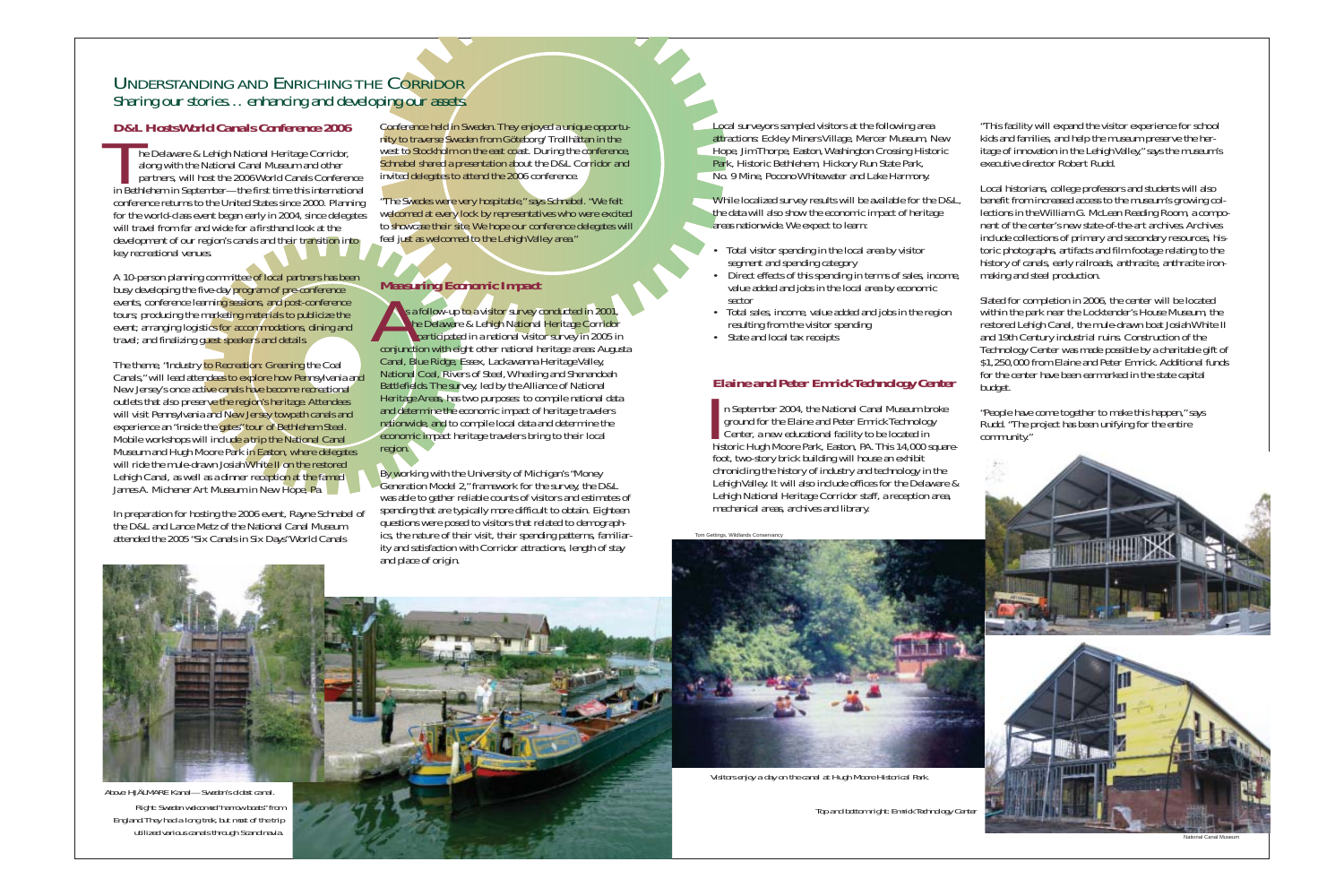# CONSERVING THE CORRIDORProtecting and improving our living landscape.

he Two Rivers Area, a 109 square-mile region of Northampton County that reaches from Williams Township south of Easton north to the Blue Mountain ridge, has a projected population growth of nearly 38 percent by 2030. As farm fields and woodlands give way to housing developments and new roads, residents are asking, how will we preserve our natural, historic and agricultural resources? Where will we have greenways—corridors of open space for conservation and recreation? The Two North Towns

# *The Lehigh Valley Greenways Initiative*

The Secretary of the Pennsylvania Department of Conservation and Natural Resources (DCNR) Michael DiBerardinis had an idea when he visited Jacobsburg Environmental Education Center in the Two Rivers Area andspoke with the volunteer-based Bushkill Stream Conservancy. Recognizing this was the perfect model for combining conservation and recreation, he chose the Bushkill Creek watershed as a pilot project for greenway development.

"Jacobsburg has a history of working well alongside adjacent municipalities and other organizations [such as the Bushkill Stream Conservancy] to create an ecology zone or buffer that protects its environmentally sensitive habitats," says Sherry Acevedo, D&L resource conservation specialist.

ocated at the northern end of Lehigh Gorge State Park, White Haven is best known for its access to whitewater rafting on the Lehigh River and the 25-mile bike path leading to Jim Thorpe. But this small town also has a littleknown historic treasure, which residents are now busy converting into a modern-day resource.The White Haven Engine House—one of the last remaining structures of its kind—will be transformed into a community library and heritage visitor's center by 2009, thanks to support from the Delaware & Lehigh National Heritage Corridor Market Towns initiative, DCNR's Heritage Parks program and NPS Heritage Partnership funding. Cocated<br>
White I<br>
raft

DCNR and local partners created the Lehigh Valley Greenways Initiative (LVGI) in 2004, and Secretary DiBerardinis asked the Delaware & Lehigh National Heritage Corridor to lead the localized effort to connect greenways for conservation and recreation. A local steering committee was formed and Acevedo was hired as resource conservation specialist to coordinate and oversee LVGI grants and projects. "We're looking to preserve environmentally sensitive land, areas of significant conservation value and recreational trail corridors," says Acevedo.

The *Two Rivers Area Greenway Plan* commissioned by the Two Rivers Area Council of Governments and the Bushkill StreamConservancy guides LVGI partners.The plan's major goals are: to create a contiguous greenway along the Bushkill

Creek Corridor with an emphasis on protecting the headwaters, to provide recreation opportunities within urban and suburban cores, to preserve the riparian buffers along the tributaries, to create a new greenway in Williams Township, to preserve existing farmland, and to reinforce the connection to the D&L National Heritage Corridor and D&L Trail.

> An excellent example of adaptive reuse of an historic ture, the White Haven Engine House has the potential boost the cultural and economic welfare in a prime lo along the Corridor in Luzerne County.

In order to make this happen, Acevedo has created project teams. An ecology conservation team tries to match the goals of the Northampton County open space bond initiative, giving recommendations to local land conservation agencies. The education and outreach team will educate landowners, municipalities and the public. And the trail team will help to establish connectivity, by linking up gaps to the existing trail.

> "When I came, there were many different projects go but no real focus toward a goal that was shared," says Strucker. "We needed a plan."

Eventually the LVGI will expand their scope to include the ecologically rich Highlands region of Northampton and Lehigh Counties, the Trexler-Lehigh County Game Preserve and the Jordan Creek watershed.

#### *Reuse of the White Haven Engine House*

The D&L Market Towns Initiative is a partnership with the Pennsylvania Downtown Center that blends conservation and economic development strategies to breathe new economic life into the Corridor's small towns. By providing concept and design assistance, the D&L got the White Haven Engine

House Project off the ground, and it quickly garnered community support through the White Haven Area Community Library's capital campaign. Other funding sources include a Keystone Grant from the Pennsylvania Historical and Museum Commission and the Luzerne County Commissioners.

Frens & Frens Architects helped the library develop a tinctive vision that integrates an historic venue with resources to meet the social, recreational and educati needs of the community. The library component will educational needs for children from three school disti The visitor's center will reveal White Haven's place in Corridor story and draw visitors to area businesses.' and history enthusiasts will appreciate the historic sig cance of this magnificent Lehigh Valley Railroad structure that had previously been unavailable to the public, no ble for listing on the National Registry of Historic Bu

# *A Guiding Light for Honey Hollow*

aggie Strucker was first drawn to the sheer natural beauty of Honey Hollow, an environ tal education center in Solebury Township, County. Then she learned that this colonial farmland, the 800-acre Honey Hollow Watershed, is the only ag turally based National Historic Landmark in the United States. Two years ago, she was hired as executive directors. Honey Hollow, with the vision to make this picturesque landscape available to a wider array of schools and visit aggie !

In the 1930s, the Honey Hollow Watershed needed guidance

| munity<br>clude a<br>a dis-                                                                      | when farmers began losing crops to erosion. Conservationists<br>and local farmers joined with the Soil Conservation Service to<br>create a successful conservation scheme. Today, through a PA<br>DCNR Heritage Parks Program grant from the D&L National<br>Heritage Corridor, Honey Hollow is again seeking guidance<br>from the D&L and consultant Piedmont Designs of<br>Kimberton, Pa.                                                                                                                                                            |
|--------------------------------------------------------------------------------------------------|--------------------------------------------------------------------------------------------------------------------------------------------------------------------------------------------------------------------------------------------------------------------------------------------------------------------------------------------------------------------------------------------------------------------------------------------------------------------------------------------------------------------------------------------------------|
| ional<br>provide<br>ricts.<br>n the<br><b>Train</b><br>şnifi-<br>cture<br>)w eligi-<br>uildings. | Through their site master plan that started in 2004, Honey<br>Hollow staff, board members, community partners and volun-<br>teers have developed a common vision for the future based on<br>values that defined the organization from the beginning-<br>community benefit, stewardship and education. The plan's rec-<br>ommendations establish principles and goals for site improve-<br>ments, with guidance on how to bring them to fruition.                                                                                                       |
| c struc-<br>al to<br>ocation                                                                     | "It will help to set identity standards for Honey Hollow," says<br>Strucker, "help us plan funding and growth, and encourage a<br>philosophy of stepping lightly on the land."                                                                                                                                                                                                                                                                                                                                                                         |
|                                                                                                  | The program goals focused on improving functional systems<br>such as pedestrian walkways, directional signage and struc-<br>tures; educational systems such as outdoor classrooms; and<br>natural systems including vegetation, habitats and soils.                                                                                                                                                                                                                                                                                                    |
| 'n,<br>onmen-<br>, Bucks<br>part of<br>gricul-<br>ted<br>ector of<br>que<br>sitors.              | Better interpretation has already been implemented by replac-<br>ing "Bucks County Audubon Society" as the masthead of the<br>organization's title with "Honey Hollow Environmental<br>Education Center." The first site improvements include new<br>docks installed on the pond for outdoor classroom space,<br>improved directional signage and an invasive plant pilot proj-<br>ect. More than 400 children a month already appreciate the<br>natural and historic beauty of Honey Hollow, and Strucker's<br>hope is to keep extending their reach. |
| bing on,                                                                                         | "Our primary goal is environmental education," says Strucker.<br>"It's what we do best."                                                                                                                                                                                                                                                                                                                                                                                                                                                               |



*Left:The picturesque Bushkill Creek in Jacobsburg State Park*

*Below: Landscape conservation in our Lehigh Valley*





*LVRR Engine House willinclude theWhite HavenArea Community Library and Visitor's Center.*



*A youth program in progress at the Honey Hollow Environmental Education Center.*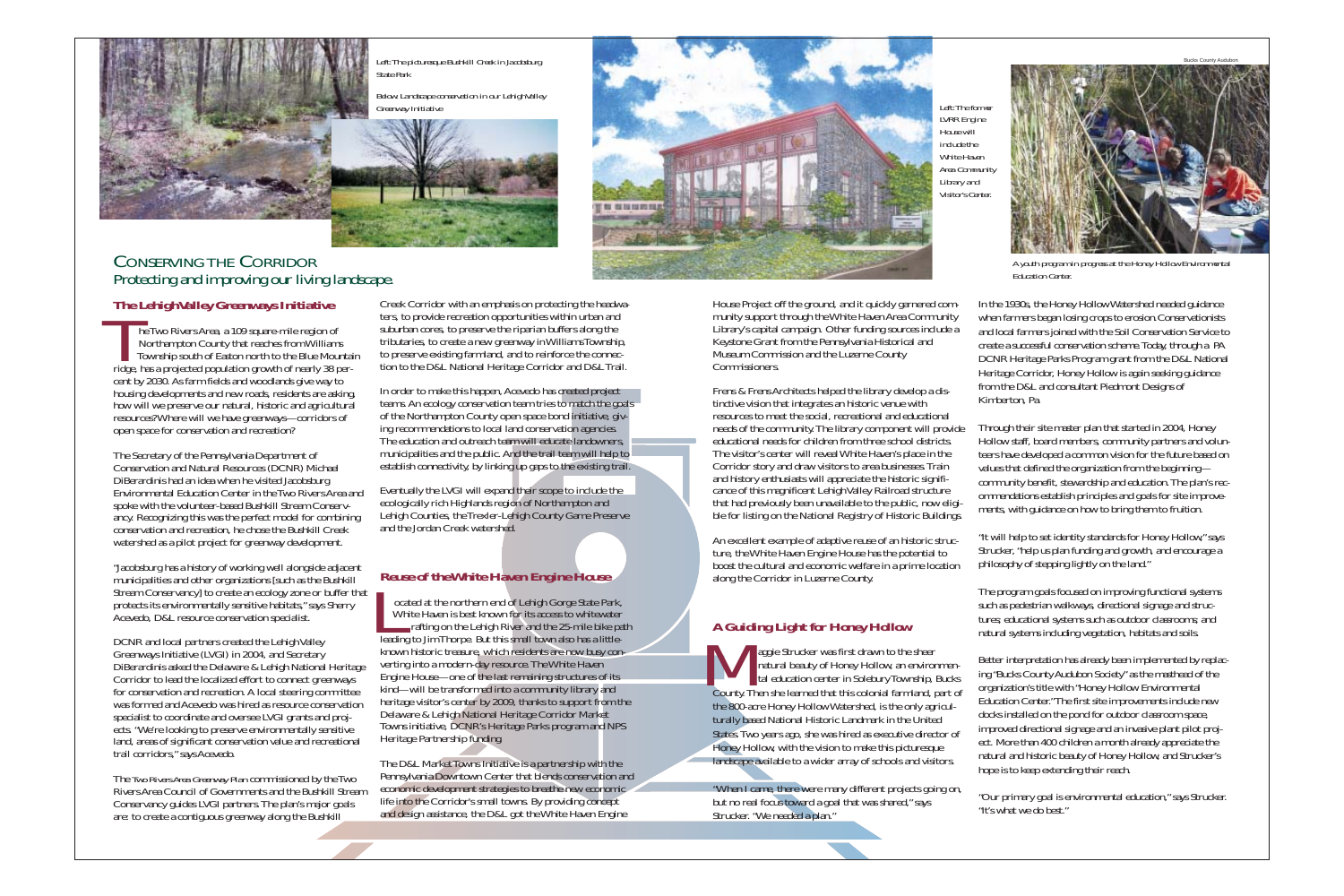# FINANCIALS Public – private partnerships

This past year the D&L and partners were successful in obtaining funding for the following initiatives:

| <b>Bowman's Hill Wildflower Preserve</b>       | DCNR - PA Heritage Parks                   | \$35,000    |
|------------------------------------------------|--------------------------------------------|-------------|
|                                                | Local                                      | \$42,850    |
|                                                | Private                                    | \$8,800     |
| <b>Corridor Market Towns</b>                   | Local                                      | \$60,000    |
|                                                | <b>DCED</b>                                | \$60,000    |
|                                                | Private                                    | \$291,050   |
| D&L NHC Exhibit                                | NPS - Heritage Partnership                 | \$5,000     |
| Easton-Riverfront/Greenways                    | Delaware River Joint Toll Bridge Authority | \$3,124,000 |
| <b>Easton Streetscape</b>                      | TEA - Hometown Streets                     | \$483,661   |
|                                                | Local                                      | \$120,915   |
| Heritage Tourism Marketing                     | NPS - Heritage Partnership                 | \$5,000     |
|                                                | <b>DCED</b>                                | \$40,000    |
|                                                | Private - CVBs                             | \$20,000    |
| Hugh Moore Park - Emrick Technology Center     | $PA - RCAP$                                | \$1,800,000 |
| <b>Jim Thorpe Streetscape</b>                  | TEA - Hometown Streets                     | \$500,000   |
|                                                | Local                                      | \$125,000   |
| <b>LCRC</b> Management Assessment              | NPS - Heritage Partnership                 | \$100       |
|                                                | DCNR-Peer-to-Peer                          | \$10,000    |
|                                                | Local                                      | \$900       |
| Lehigh Gorge                                   | NPS - Heritage Partnership                 | \$13,500    |
| Lehigh Valley Greenway Initiative              | NPS - Heritage Partnership                 | \$15,000    |
|                                                | DCNR - Growing Greener                     | \$200,000   |
|                                                | Local                                      | \$185,000   |
| Lehigh Valley Heritage Center                  | NPS - Heritage Partnership                 | \$25,000    |
|                                                | Private                                    | \$25,000    |
| <b>Lehighton Streetscape</b>                   | TEA - Hometown Streets                     | \$303,255   |
|                                                | Local                                      | \$75,813    |
| Lock $#11$ Signage                             | NPS - Heritage Partnership                 | \$2,250     |
|                                                | Local                                      | \$1,500     |
| Low Head Hydro Feasibility Study               | Private                                    | \$10,000    |
| Mauch Chunk Historical Society - Opera House   | <b>IMLS</b>                                | \$99,200    |
| Northampton Historical Society-Museum/Archives | NPS - Heritage Partnership                 | \$35,000    |
|                                                | PA-RCAP                                    | \$2,000,000 |
|                                                | Private                                    | \$5,000     |
| Northeast PA Guide                             | NPS - Heritage Partnership                 | \$5,000     |
| <b>Slatington-Walnutport Streetscape</b>       | <b>TEA - Hometown Streets</b>              | \$225,400   |
|                                                | Local                                      | \$56,350    |

Steel Stax Switchback Trail Upper Makefield Visually & Graphically Speaking White Haven Engine House Library/Visitor's Center Wilkes-Barre Riverfront – Irem Temple World Canals Conference *Legend:* CVB – Convention and Visitors Bureau DCNR – Department of Conservation and Natural Resources DCED – Department of Community Economic Development EDI – Econon  $IMLS - Institute$ ServicesPHMC – Penn Commiss *D&L NHC & Partnership Funding (\$10* \$14,641,497 Private  $14.5\%$ \$10,975,711 Local Government

|                             | DCNR - PA Heritage Parks                                                                   | \$62,000                                |
|-----------------------------|--------------------------------------------------------------------------------------------|-----------------------------------------|
|                             | NPS - Heritage Partnership                                                                 | \$14,000                                |
|                             | Private                                                                                    | \$4,667                                 |
|                             | <b>Hometown Streets</b>                                                                    | \$550,000                               |
|                             | <b>DCNR</b>                                                                                | \$160,000                               |
|                             | $PA - RCAP$                                                                                | \$35,000                                |
|                             | NPS - Heritage Partnership                                                                 | \$34,650                                |
|                             | DCNR - PA Heritage Parks                                                                   | \$40,000                                |
| r's Center                  | DCNR - PA Heritage Parks                                                                   | \$35,000                                |
|                             | Local                                                                                      | \$200,000                               |
|                             | <b>DCED</b>                                                                                | \$5,000                                 |
|                             | Private                                                                                    | \$75,000                                |
|                             | PHMC - Keystone                                                                            | \$90,000                                |
|                             | <b>EDI</b>                                                                                 | \$496,000                               |
|                             | <b>RCAP</b>                                                                                | \$500,000                               |
|                             | NPS - Heritage Partnership                                                                 | \$15,000                                |
|                             |                                                                                            |                                         |
|                             |                                                                                            |                                         |
|                             | EDI - Economic Development Initiative<br>IMLS – Institute of Museum and Library<br>Program | RCAP - Redevelopment Capital Assistance |
| Services                    |                                                                                            | TEA - Transportation Enhancement Act    |
| NPS - National Park Service | PHMC - Pennsylvania Historical Museum                                                      |                                         |
| Commission                  |                                                                                            |                                         |
|                             |                                                                                            |                                         |
|                             | ing (\$101,053,073 Since Inception)                                                        |                                         |
|                             |                                                                                            |                                         |
| 641,497                     | \$6,441,114                                                                                |                                         |
| Private                     | State (PHPP)<br>6.4%                                                                       |                                         |
| 14.5%                       |                                                                                            |                                         |
|                             |                                                                                            |                                         |
|                             |                                                                                            | \$29,450,550                            |
|                             |                                                                                            | <b>Other State</b>                      |
|                             |                                                                                            | 29.1%                                   |
|                             |                                                                                            |                                         |
|                             |                                                                                            |                                         |



\$7,561,675 NPS (HP) 7.5%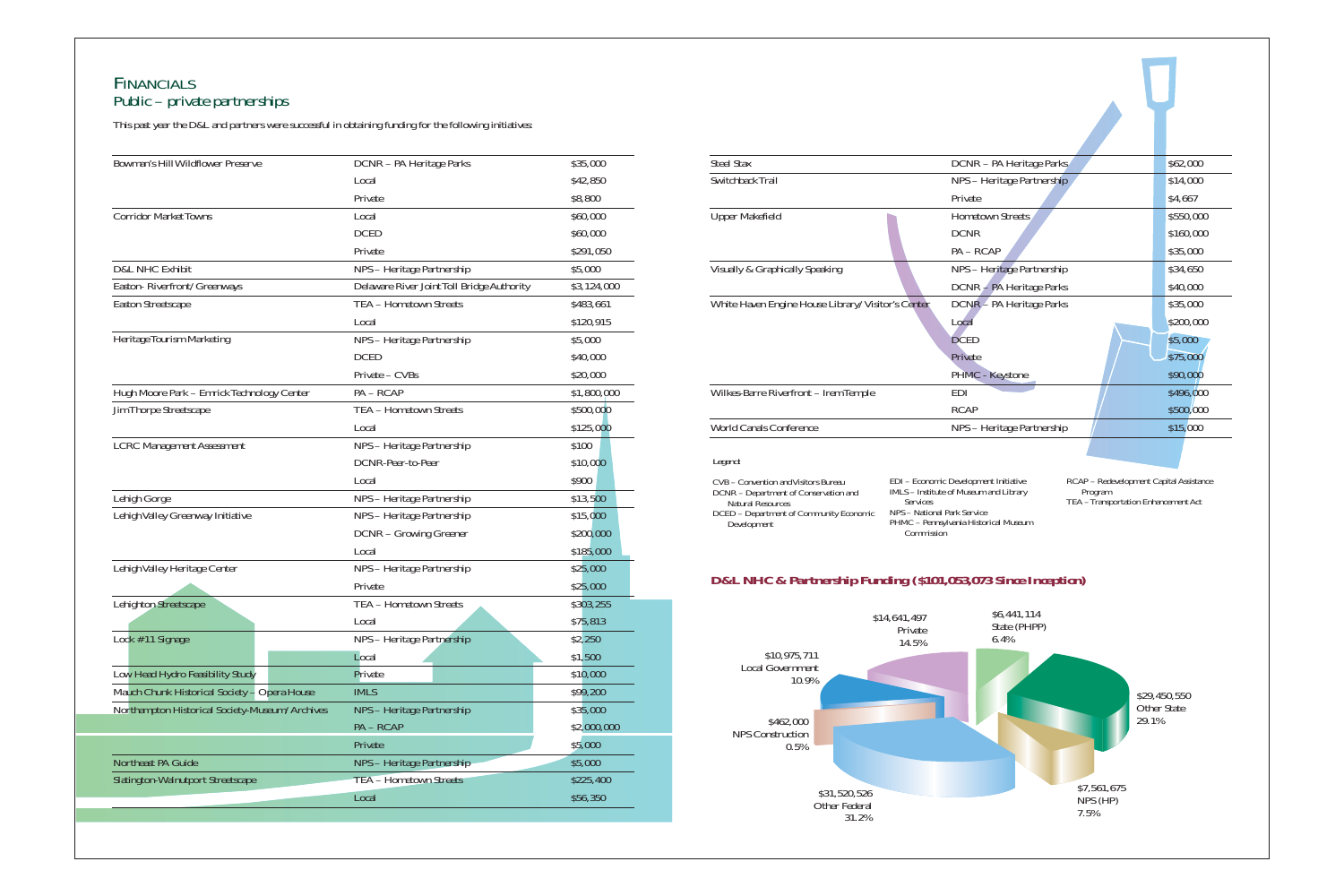*Delaware & Lehigh National Heritage Corridor, Inc.*

C.Allen Sachse*President* 

William Mitchell *Chairperson*

Clifford C. David, Jr. *Vice-Chairperson*

Frank Conyngham *Secretary*

F. Charles Petrillo*Treasurer*

*Members:*

Raymond S. Angeli Judy L. Borger Frederic H. Brock Mary Ann Bungerz Paul Fogal Elizabeth Orlemann Susan H.Taylor

*Ex-Officio:*Dennis J. DeMara, PADCNR Joe DiBello, NPS Peter Samuel, NPS Donna Williams, PHMC

*Staff:*

C.Allen Sachse – Executive Director Elissa G. Marsden – Heritage Development Manager Isidore "Bill" Mineo – Stewardship and Trails Manager Denise Holub – Chief Financial Officer Rayne R. Schnabel – Special Projects Coordinator Sherry Acevedo – Resource Conservation Specialist Dale Freudenberger – Market Towns Manager Cindy Young – Administrative Assistant Pat Riegler – Accountant (Consultant) Doug Reynolds – Historian (Consultant)

Design by:Workhorse Design Edited by: Kelly Prentice

*Delaware & Lehigh National Heritage Corridor Commission*

Donald M. Bernhard *Chairperson* 

Clifford C. David, Jr. *Vice-Chairperson*

Annie Sanders *Secretary*

J. Steven Humphrey *Treasurer*

Mary Bomar *NPS*

PIDOR

*Members:* Frederic H. Brock Charles W. Derr Michael DiBerardinis, PADCNR William Mitchell Elizabeth K. OrlemannF. Charles Petrillo Mickey Rowley, PADCED Susan H. Taylor Donna Williams, PHMC

*Agency Representatives:* Cindy Campbell, PADCED Dennis J. DeMara, PADCNR Joe DiBello, NPS Peter Samuel, NPS

# DELAWARE & LEHIGH NATIONAL HERITAGE CORRIDOR, INC.

| Tor the Ical Linucu December 01, 2007                                                     |                                        | <b>Temporarily</b>               |                                        |
|-------------------------------------------------------------------------------------------|----------------------------------------|----------------------------------|----------------------------------------|
|                                                                                           | <i><b>Operating</b></i><br><b>Fund</b> | Restricted<br>Fund               | <b>Total</b>                           |
| REVENUE AND SUPPORT<br>Contributions                                                      | $\mathcal{S}$<br>1,131                 | \$                               | \$1,131                                |
| Grants<br>Program Income (net of costs)<br>Interest and dividends<br>Miscellaneous        | 59,850<br>98,094<br>2,967<br>$\theta$  | 130,000                          | 189,850<br>98,094<br>2,967<br>$\theta$ |
| Net assets released from restrictions:<br>Satisfaction of purpose                         | 16,500                                 | (16, 500)                        |                                        |
| <b>Total Revenues and Support Received</b>                                                | 178,542                                | 113,500                          | 292,042                                |
| <b>EXPENSES</b><br>Administrative<br>Designated programs                                  | 8,077<br>45,124                        |                                  | 8,077<br>45,124                        |
| Amortization expenses                                                                     | 118                                    |                                  | 118                                    |
| <b>Total Expenditures</b>                                                                 | 53,319                                 |                                  | 53,319                                 |
| EXCESS (DEFICIT) OF REVENUE AND<br><b>SUPPORT OVER EXPENSES</b>                           | 125,223                                | 143,500                          | 238,723                                |
| NET ASSETS - BEGINNING                                                                    | 109,394                                | 65,000                           | 174,394                                |
| NET ASSETS - ENDING                                                                       | \$234,617                              | \$178,500                        | \$413,117                              |
| <b>Statement of Financial Position</b><br>December 31, 2004                               | <i><b>Operating</b></i><br><b>Fund</b> | <b>Restricted</b><br><b>Fund</b> | <b>Total</b>                           |
| <b>ASSETS</b><br><b>Current Assets</b><br>Cash<br><b>Accounts Receivable</b><br>Inventory | \$175,533<br>5,465<br>56,925           | \$178,500                        | \$354,033<br>5,465<br>56,925           |
| <b>Other Assets</b><br><b>Organization Costs</b>                                          | 355                                    |                                  | 355                                    |
| <b>Total Assets</b>                                                                       | \$238,278                              | \$178,500                        | \$416,778                              |
| <b>LIABILITIES</b><br><b>Current Liabilities</b><br><b>Accounts Payable</b>               | 3,524<br>\$                            | $\boldsymbol{\mathsf{S}}$        | 3,524<br>\$                            |
| Sales Tax Payable                                                                         | 137                                    |                                  | 137                                    |
| <b>Total Current Liabilities</b>                                                          | 3,661                                  |                                  | 3,661                                  |
| <b>NET ASSETS</b><br>Unrestricted<br><b>Temporarily Restricted</b>                        | 234,617                                | 178,500                          | 234,617<br>178,500                     |
| <b>Total Net Assets</b>                                                                   | 234,617                                | 178,500                          | 413,117                                |
| <b>Total Liabilities and Net Assets</b>                                                   | \$238,278                              | \$178,500                        | \$416,778                              |



*Statement of Activities and Changes in Net Assets For the Year Ended December 31, 2004*